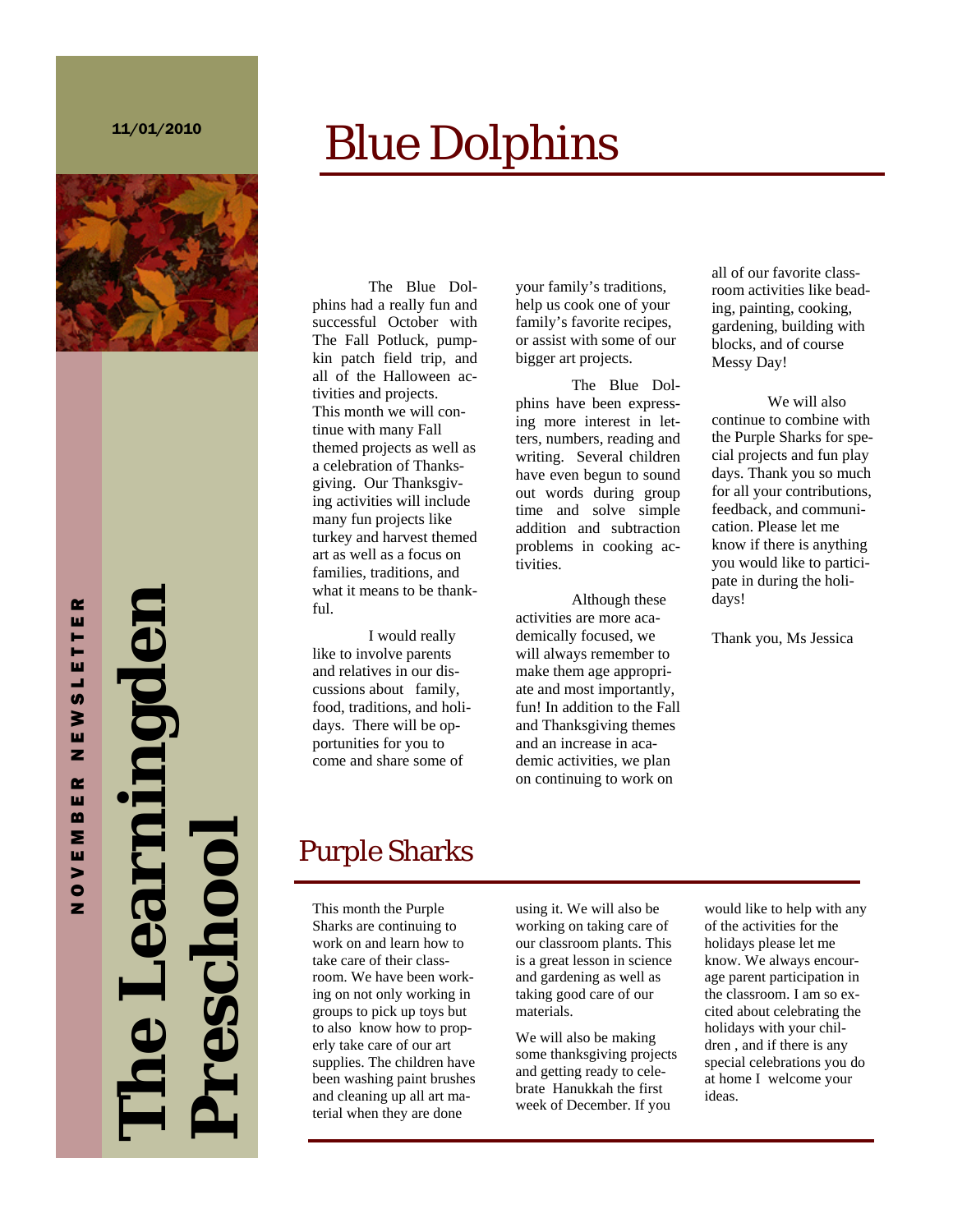# Rainbow Fish

Dear Rainbow Fish Parents,

We would like to welcome our newest rainbow fish friends, Jacob, Kieara, Rohan, and Dakoda. We are happy to have them as part of our Rainbow Fish Class.

For November we will be doing turkey art projects, as well as working on some fall centerpieces which we can take home to our family. The holidays are a very special time for families and we welcome you to provide any feedback or ideas about customs or things you do in your home that we could share with the rest of the class. If there is any special cooking or art project you would like to come and do with the class for the holidays please let us know. We always welcome and enjoy parent participation. For the month of November we will also be continuing

letter recognition. During group time the children get excitement from taking turns going to our letter board and picking out the first letter in their name. They also really enjoy learning about shapes and colors through interactive fun group times and individual time with the teachers. In stations the children have been and will continue working on fine motor skills such as using our cutting station, and our beading station. The stations allow children to explore at their own pace and practice honing these skills.

 We will continue to practice these skills throughout the year and we look forward to sending home holiday art, as well as representations of what the children work so hard on. We love working with your children and each one of

them is so special to us. We look forward to a rich, joyful, fun, holiday season.

Thank you, Ms. June and Ms Schauna



## Green Turtles `

The month of November will be a very busy one for the Green Turtles. With the holidays fast approaching we will begin to work on thanksgiving projects this month. Some of the fun things we have planned include: Pine cone Turkeys, fall centerpieces and much more. If there is anything that you would like to do with the children or help with for the holidays please let us know, we welcome parent

participation. We are really excited about celebrating the holidays with our class.

 This month we will also be talking about our feelings. The children will learn about feelings and recognize and identify feelings in books and pictures. This month we are also making a family collage for each child

so they can talk to us about their family. If you could bring pictures of family members, pets, etc for the children to

Please bring pictures of your family, pets etc. for your child's family collage!!

make into a collage that would be great. We will hang the collages low so the children can look at each others family.

### The not so elusive Ms. Karin

As we are sure you have noticed, Ms. Karin has been reluctant to take her maternity leave and has been working most days until early afternoon. Despite our best beseeches for Karin to take her leave; we have enjoyed and appreciated her dedication to the children and families of the Learningden. Even more so in light of Erika's placement on bed rest with her own pregnancy. For those who are wondering what the plan is for next

couple of months we want to assure you that we are going to continue to do our best to stay on top of operating the school. We fully trust our staff and their ability to perform their duties and resolve most issues which could arise. Martin, Erika's husband and usually behind the scenes performing office duties, has been going to school everyday from morning drop-off to about 11am. He is usually upstairs in the office, but feel free to

come up and talk with him if you have any questions or concerns. Erika could be back as early as after Thanksgiving if the doctor gives the okay, or worst case scenario, shortly after her due date of Dec. 22. Either way Erika is in contact with the teachers and aides on a daily basis and can be contacted by phone if necessary. We have also asked Jessica to step up and be a sort of liaison for the time being as well as being our eyes and ears.